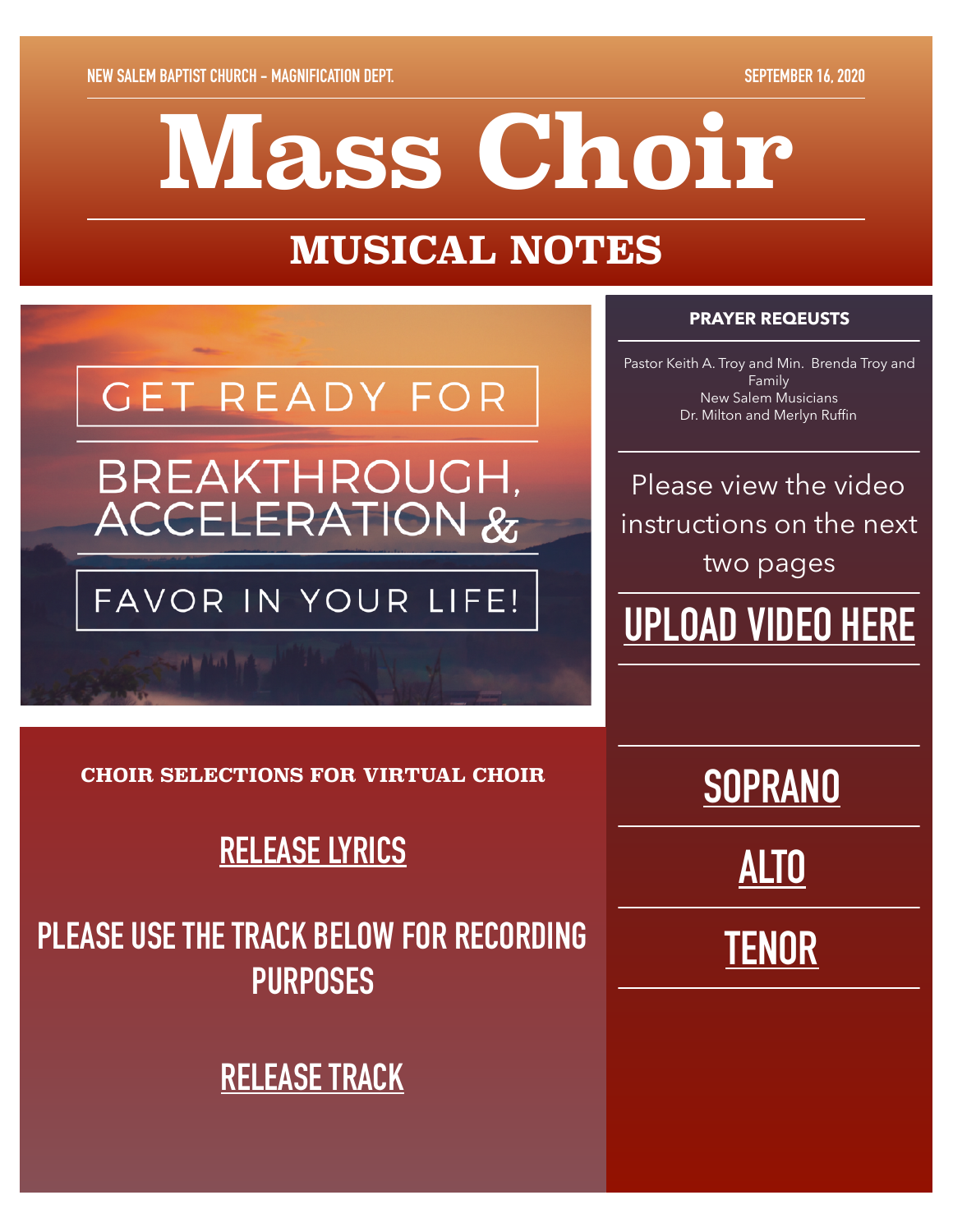#### **Virtual Choir Instructions**

These instructions are here to guide you through the process of recording and submitting your virtual performance in a way that will produce the best overall results. Please contact Dr. Merlyn Ruffin if you have any questions about these instructions.

#### **I.** Required Equipment

#### Please make sure you have access to the following equipment:

- MP3 Player / Tablet / Smartphone / Laptop
	- $\circ$  You need a device capable of playing MP3 audio files so you can sing along with the accompaniment track.
- Headphones
	- $\circ$  Headphones are **REQUIRED** during recording we want to record your voice, **NOT** the accompaniment track.
- Video Recording Device
	- $\circ$  Use any device capable of recording video into a digital format.
	- $\circ$  Consider dedicated video camera, smartphone, tablet. (Laptop webcam NOT preferred)
	- $\circ$  Note: Playback of accompaniment and recording must use two separate devices.
- Tripod (or other stabilizing method)
	- $\circ$  Tripod adapters for smartphone / tablets.
	- o Placement of smartphone/tablet/camera such as shelves, tables, boxes, etc.
	- $\circ$  Note: Handheld recordings may not be usable in the final recording
- Music Stand (or alternative)
	- $\circ$  Memorization is the best option for making your video look visually engaging
	- $\circ$  Make sure you have lyrics off camera.

#### **II.** Preparation / Practice

- **1.** Download your MP3 recording to your computer or directly to your device.
	- o MP3 Recording (Click the Release link above)
	- $\circ$  Tutorial guides and videos are available (through Google search) to help you transfer MP3 files to your playback device if need be

#### **2.** Practice Tips:

- $\circ$  Practice singing/playing while listening to the accompaniment track.
- $\circ$  Practice singing/playing with one or both headphones in experiment to get your best performance.

#### **III.** Recording

#### **1.** Set up your recording space.

- $\circ$  Find a QUIET space with minimal ambient noise and echoes.
- $\circ$  Silence/remove intermittent noise sources (air conditioning, phones, fans, desktop computers, pets, etc.).
- $\circ$  Use a plain dark background if possible.
- $\circ$  Ensure bright lighting (e.g. natural, ceiling/floor lamps, desk lamps).